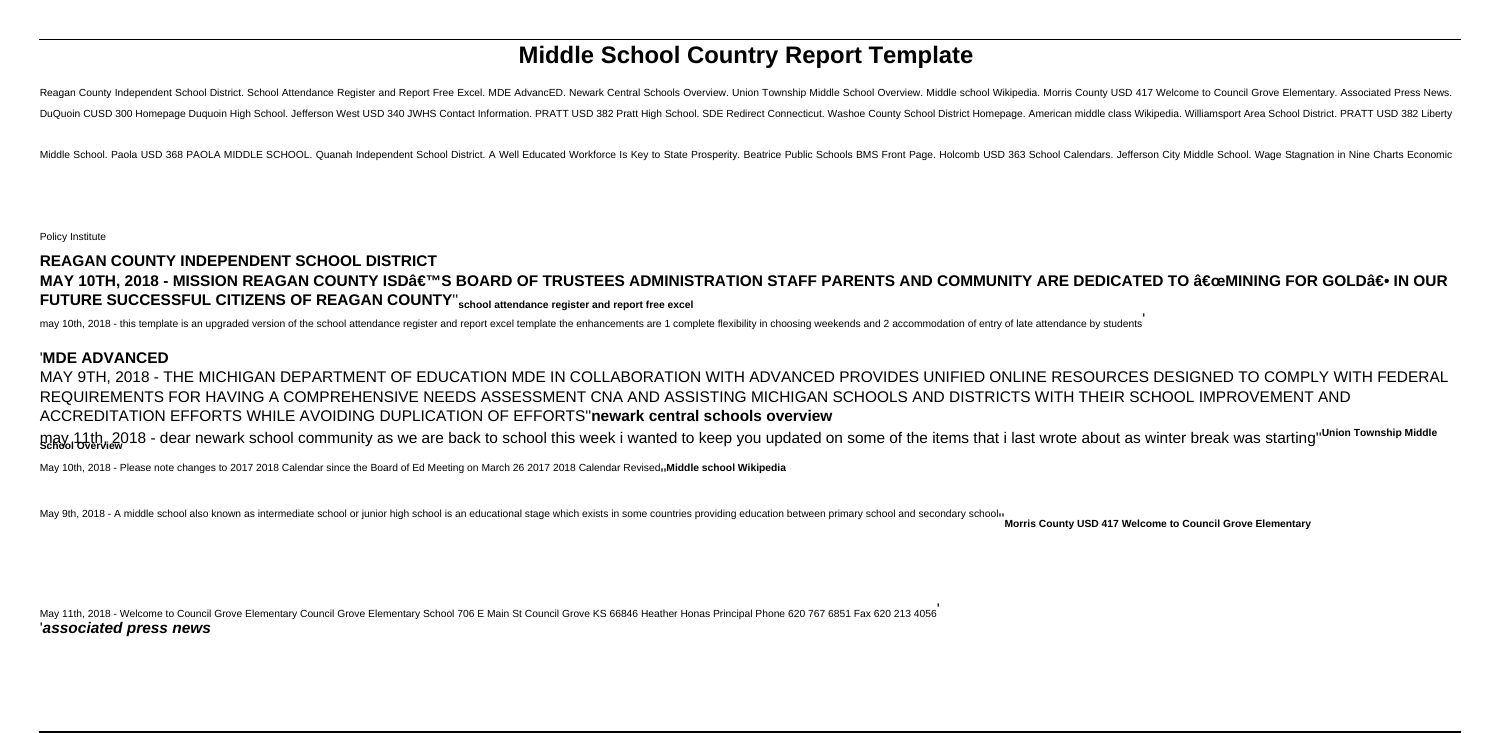may 7th, 2018 - the associated press delivers in depth coverage on today s big story including top stories international politics lifestyle business entertainment and more'

### '**duquoin cusd 300 homepage duquoin high school**

may 10th, 2018 - date event info saturday may 5 dhs art show educational foundation dinner amp awards sunday may 6 dhs band spring concert time 2pm in the auxiliary gym

# '**JEFFERSON WEST USD 340 JWHS CONTACT INFORMATION**

MAY 10TH, 2018 - JWHS CONTACT INFORMATION JEFFERSON WEST HIGH SCHOOL 619 CONDRAY P O BOX 268 MERIDEN KANSAS 66512 785 484 3331 TOLL FREE 877 854 4410 FAX 785 484 2021'

### '**PRATT USD 382 PRATT HIGH SCHOOL**

**MAY 6TH, 2018 - PRATT HIGH SCHOOL GO TO PRATT HIGH SCHOOL PRATT HIGH SCHOOL STAFF PRATT HIGH SCHOOL FACULTY PRATT HIGH SCHOOL GO TO FACULTY PRATT HIGH SCHOOL FACULTY CTE PRATT HIGH SCHOOL FACULTY ENGLISH**''**SDE Redirect Connecticut**

May 9th, 2018 - The Page You Are Trying To Access Has Moved The Connecticut State Department Of Education Has A New Website If You Have Existing Bookmarks You Will Need To Navigate To Them And Re Bookmark Those Pages'

#### '**washoe county school district homepage**

may 10th, 2018 - the washoe county school district wcsd is focused on creating an education system where all students achieve academic success develop personal and civic responsibility and achieve career and college readin May 10th, 2018 - The American Middle Class Is A Social Class In The United States While The Concept Is Typically Ambiguous In Popular Opinion And Common Language Use Contemporary Social Scientists Have Put Forward Several Ostensibly Congruent Theories On The American Middle Class''**Williamsport Area School District**

**May 11th, 2018 - The Williamsport Area School District is situated in the county seat of Lycoming County and encompasses 98 square miles With a student population of about 4 990 students WASD provides the most comprehensive offerings in academic support programs interventions course selections athletics fine arts programs and school activities in the region**' '**pratt usd 382 liberty middle school**

may 11th, 2018 - lms facebook group lms activities calendar liberty middle school opened its doors to students in grades 6 8 in the fall of 1983 grade 5 was added to lms in the fall of 2010'

# '**PAOLA USD 368 PAOLA MIDDLE SCHOOL**

**MAY 8TH, 2018 - AT PAOLA MIDDLE SCHOOL OUR VISION IS TO EDUCATE STUDENTS TO BECOME CONFIDENT GOAL ORIENTED DECISION MAKERS PAOLA MIDDLE SCHOOL COURSE DESCRIPTION**'

### '**Quanah Independent School District**

**May 10th, 2018 - Quanah Independent School District 801 Elbert Street Quanah TX 79252 Ph 940 663 2281**'

# '**A Well Educated Workforce Is Key to State Prosperity**

August 21st, 2013 - What can state governments do to boost the economic well being of their people That is the central question of state economic policy Incomes and wages can increase across an economy when productivityâ€"production per capitaâ€"increases"BEATRICE PUBLIC SCHOOLS BMS FRONT PAGE